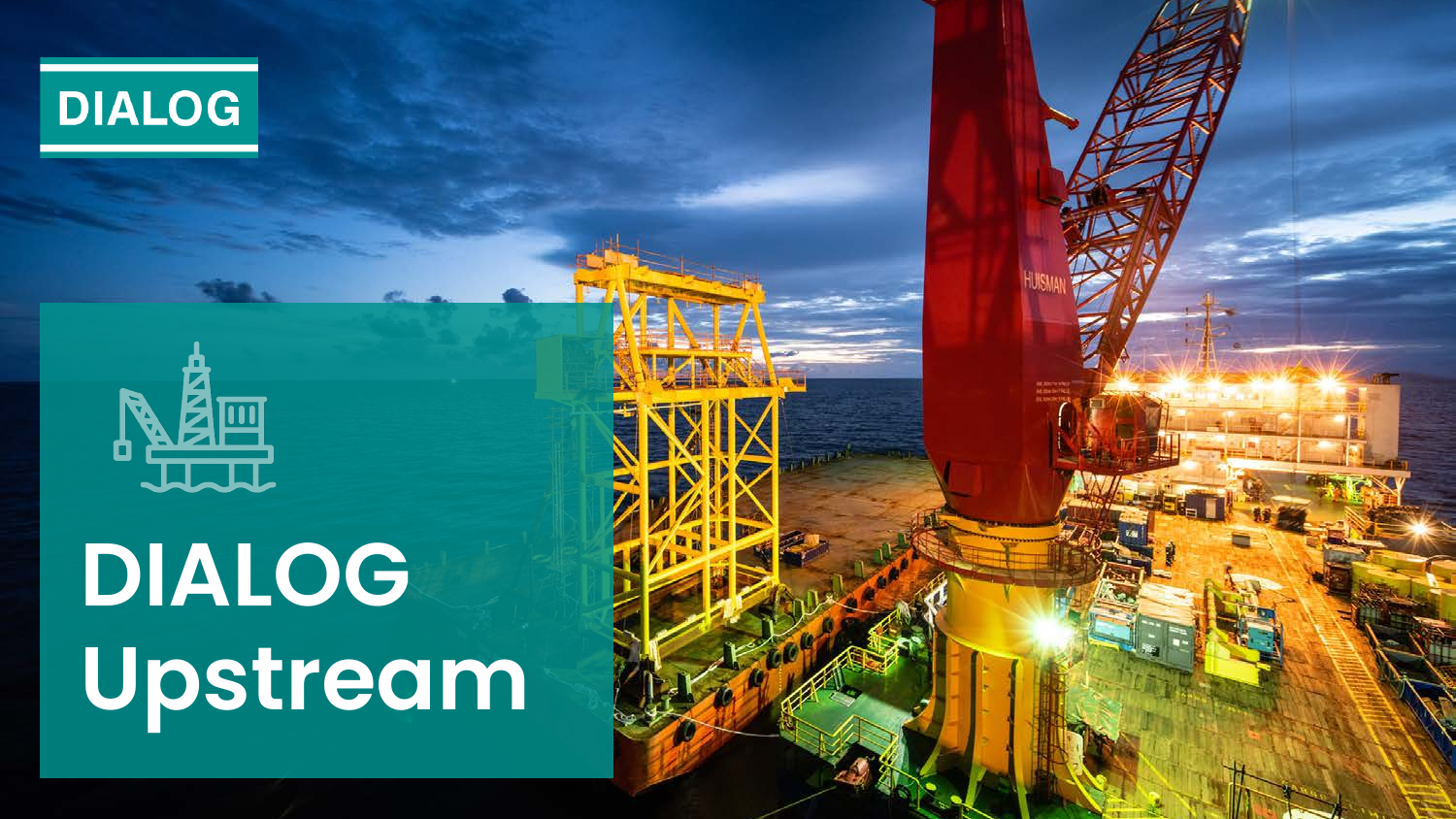ABOUT US

## **A Leading Integrated Technical Service provider to the Energy Sector, in Malaysia & Internationally**

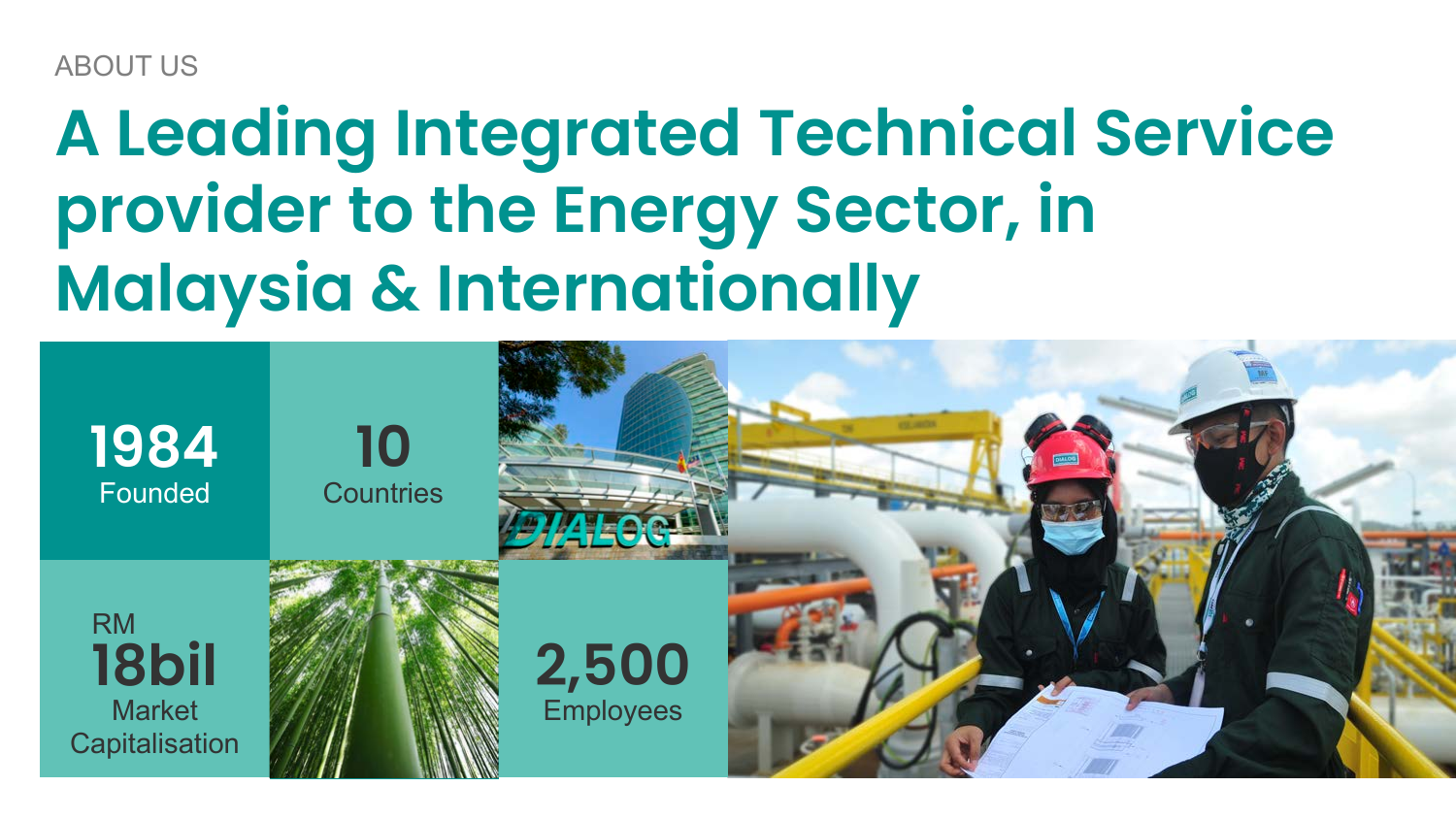# **Core Services & Strategic Outlook**

DIALOG's business model is well structured to manage oil price volatility and currency movements.

#### OUR

### **MIDSTREAM INVESTMENTS**

## **Midstream Assets & Services – Terminals & Supply Base**

- Kertih CTF
- DIALOG Terminals Langsat
- Pengerang Deepwater Terminals
- Jubail Supply Base

#### **UPSTREAM INVESTMENTS** OUR

### **Upstream Assets & Services**

- Production Sharing Contract (D35)
- Oilfield Services Contract (Bayan)



#### OUR **INTEGRATED TECHNICAL SERVICES**

- Engineering, Procurement, Construction & **Commissioning**
- Specialist Products & Services
- Plant Maintenance & Catalyst Handling **Services**
- Fabrication
- Digital Technology & Solutions
- Petrochemicals

#### OUR<sub></sub>

### **SUSTAINABLE & RENEWABLES**

#### **Assets & Services**

- Green and Clean Energy
- Including Recycling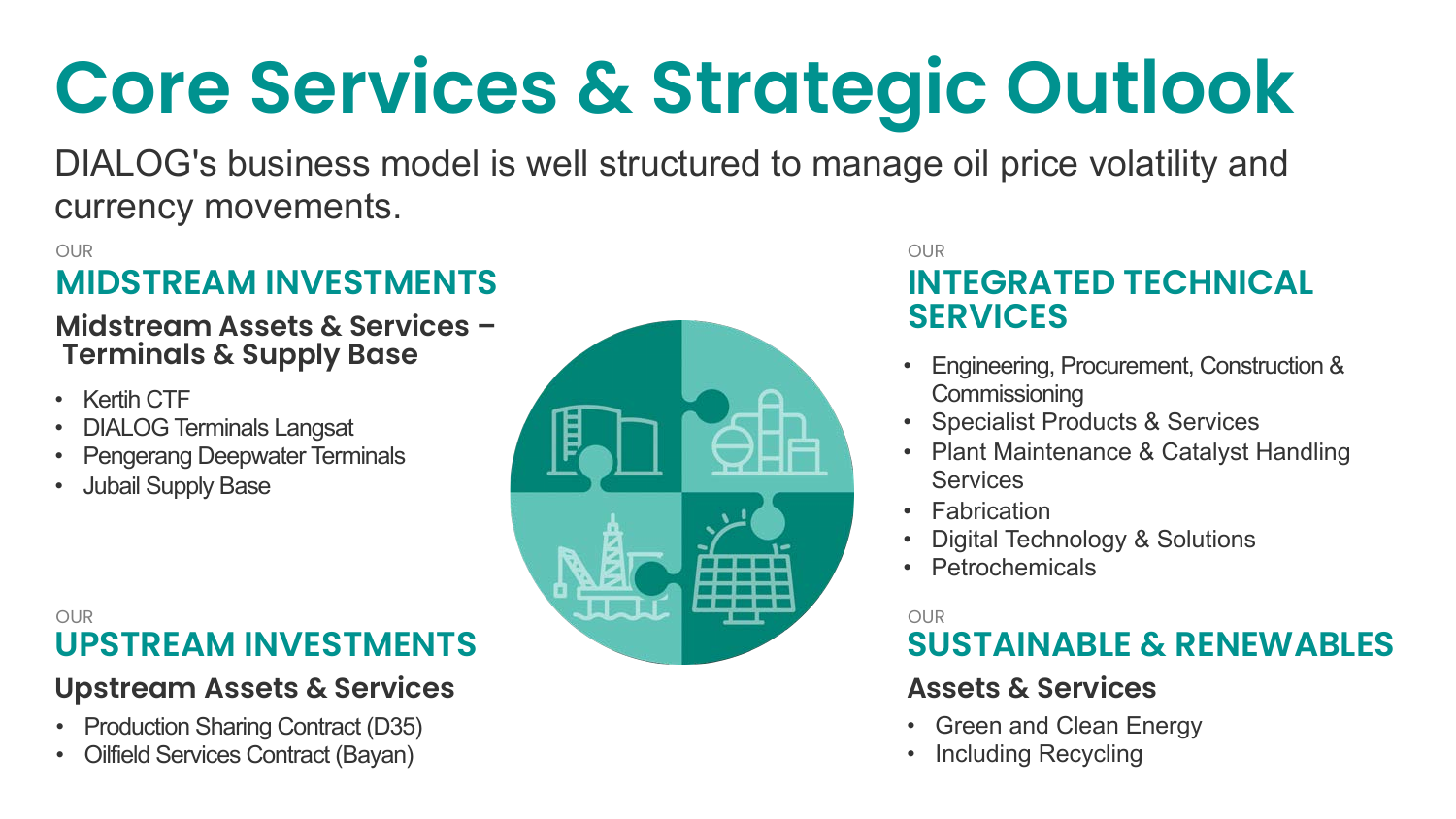### DIALOG UPSTREAM

## **Production in Mature Fields**



## **BAYAN**

Oilfields Services Contract (OSC)

#### **DIALOG Bayan Petroleum Sdn Bhd**



PROJECT DURATION **WORK SCOPE** 

**14 Years** (Year 2036)



Enhance the recoverable reserves over the Bayan Fields through:- Production Enhancement Activities, Oil Development and Prospect Appraisal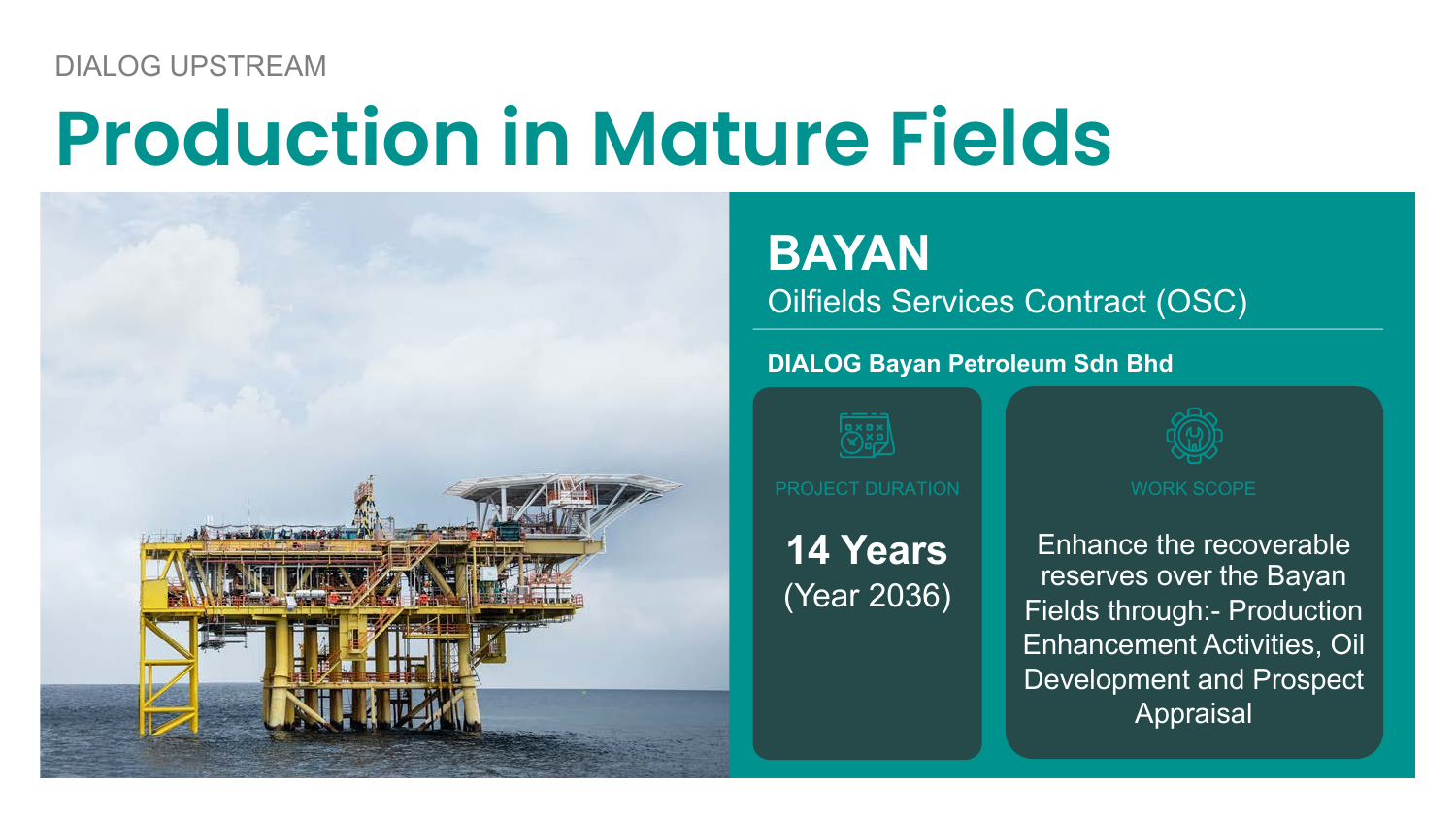### DIALOG UPSTREAM

# **Production in Mature Fields**

### **D35 / D21 / J4** Production Sharing Contract (PSC)



**12 Years** (Year 2034)

Field re-development and enhancement of oil recovery to commercially encourage progressive incremental oil development over full life of PSC